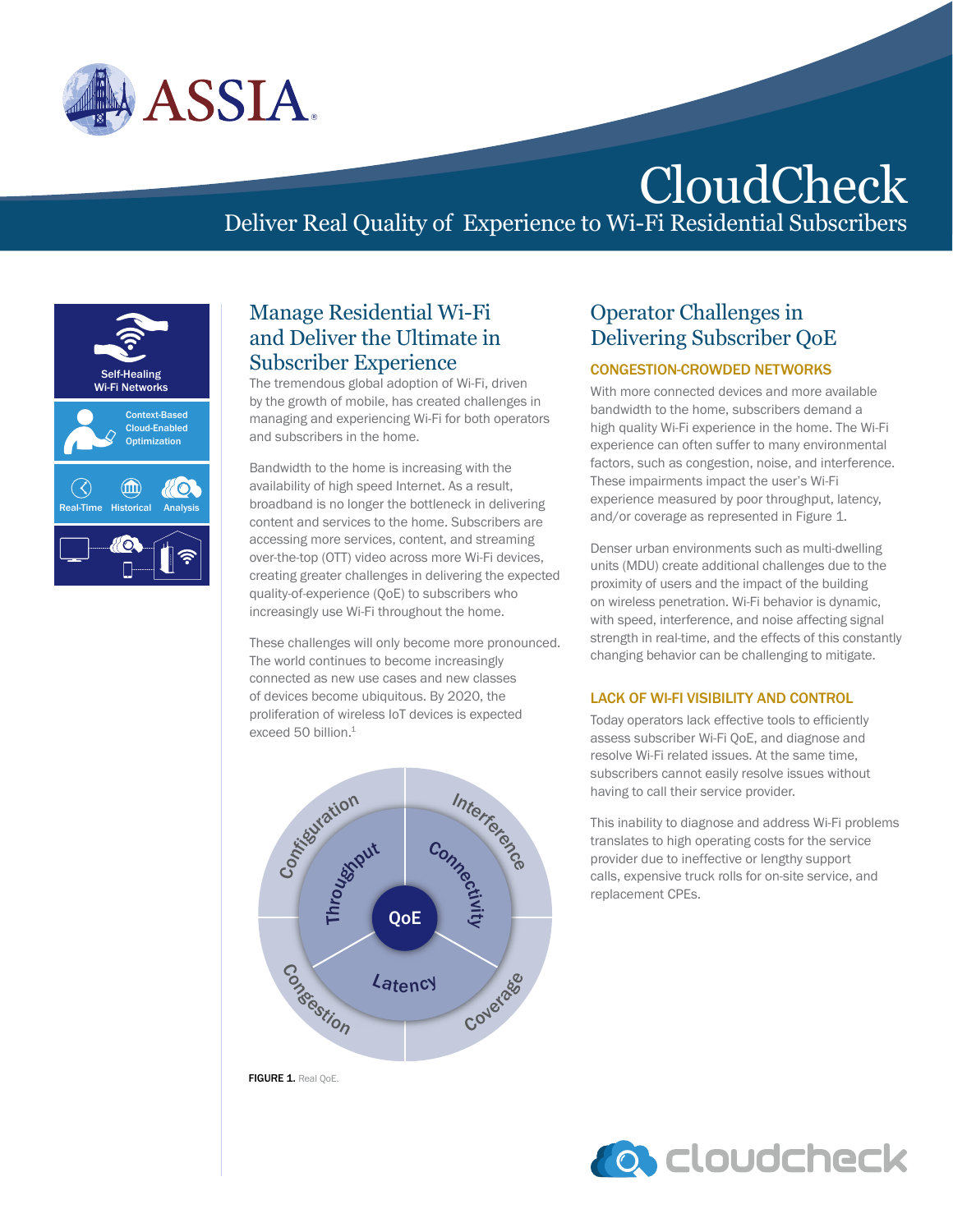# **Highlights**

- Automatic diagnostics and self-healing of Wi-Fi networks to reduce operator care costs
- Real-Q technology - Real-time subscriber Qualityof-Experience (QoE) to the user device
	- Wi-Fi throughput measurements without software on the user device
- **Rich server APIs** for integrating into the operator OSS/ BSS systems
- Mobile APP for field techs and subscriber selfcare

## Operator Service Costs Grow Exponentially for Wi-Fi Issues



- 1. Half of inbound technical related service calls today are due to problems in the Wi-Fi network\*
- 2. In many cases a truck is dispatched to resolve the issue at customer premise\*\*



3. All too often, hardware is replaced even though the issue is not hardware related



4. Too many repeat calls and dispatches until the issue is resolved

\*According to data collected across global service providers \*\*Dispatches often exceed 30% of the Wi-Fi call rates

## Introducing the CloudCheck Solution for Operators and **Subscribers**

Because of the challenges faced by service providers in delivering high Wi-Fi QoE to subscribers, a solution needs to address the mission critical needs of the operator as well as the subscriber.

CloudCheck is ASSIA's software platform to manage and optimize residential home Wi-Fi networks, enabling operators to deliver a Quality-of-Experience for their residential subscribers. The consumer benefits from improved network experience in the home while the operator reduces customer care costs.

| <b>Operator Benefits</b>                                                                                 | <b>Subscriber Benefits</b>                                            |
|----------------------------------------------------------------------------------------------------------|-----------------------------------------------------------------------|
| Deliver a quality of                                                                                     | Enjoy Quality of                                                      |
| experience to subscribers                                                                                | Experience across all                                                 |
| as measured by good                                                                                      | classes of service (video,                                            |
| throughput, high                                                                                         | data, voice) and across                                               |
| connectivity, and low                                                                                    | all devices throughout the                                            |
| latency                                                                                                  | home                                                                  |
| Reduce operating                                                                                         | Minimize or eliminate                                                 |
| expenses in related                                                                                      | lengthy technical service                                             |
| service calls, dispatches,                                                                               | calls and field technician                                            |
| hardware replacement                                                                                     | visits                                                                |
| Reduce customer churn.<br>Heal and optimize<br>networks so users do<br>not experience gaps in<br>service | Ensure Wi-Fi and the<br>in-home networks always<br>work as advertised |

CloudCheck helps operators meet the needs of the Wi-Fi subscriber by delivering the best possible QoE, thereby increasing customer satisfaction and reducing support costs.

### CLOUDCHECK SOLUTION COMPONENTS

CloudCheck is purpose-built for ISPs as the costeffective universal solution to address the underlying Wi-Fi network issues affecting subscriber Quality-of-Experience. It scales to the entire subscriber network, and seamlessly integrates with existing operator care workflows.

The CloudCheck layered optimization architecture combines the advantages of both real-time diagnostics and decision-making with long-term analytics and optimization policies in the cloud. Furthermore, it is the only solution that supports real-time, historical and user context based QoE optimization, which is not achievable with other TR-069 based approaches.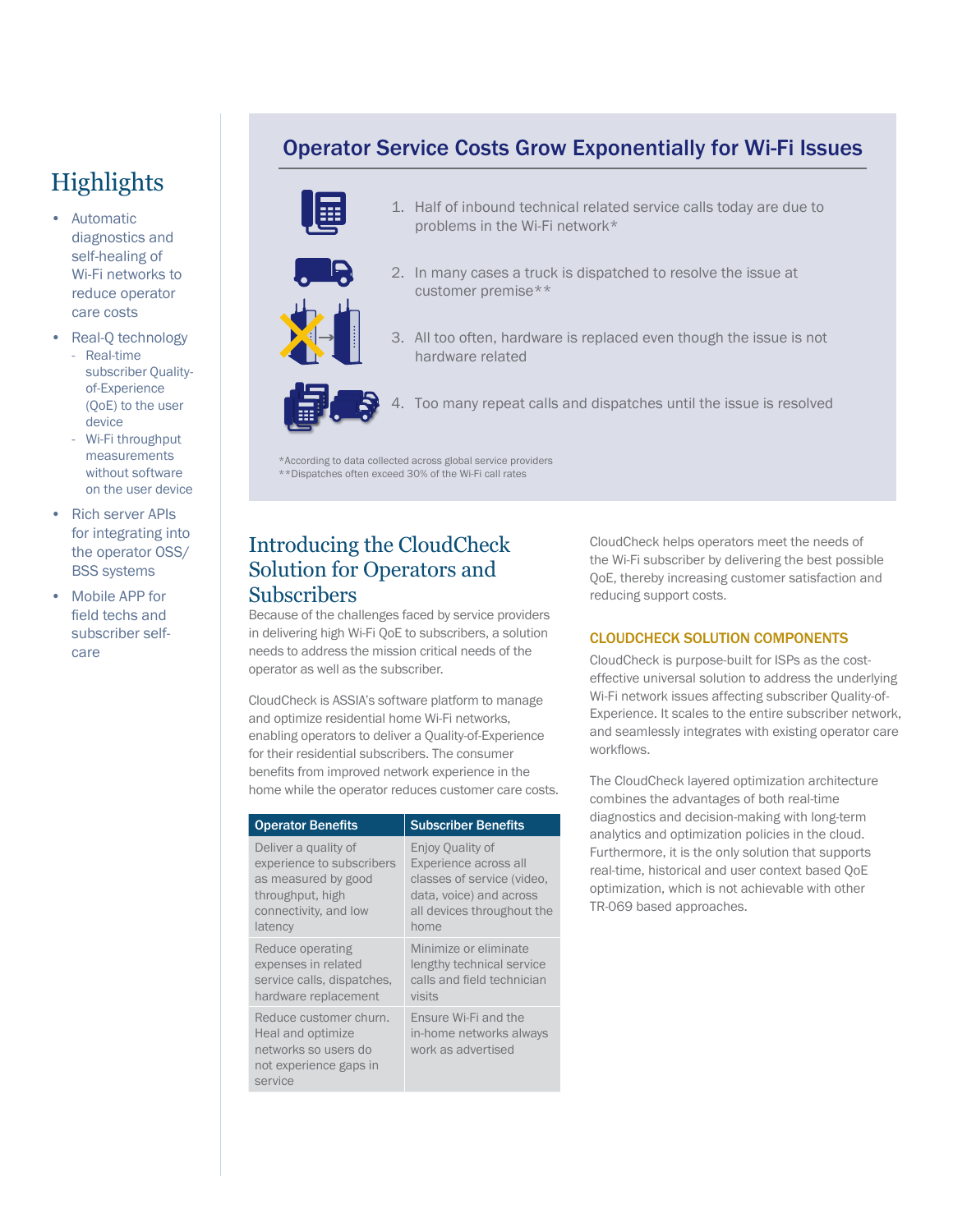

FIGURE 2. The CloudCheck platform consists of four key components to deliver end-to-end Wi-Fi QoE.

#### KEY CLOUDCHECK FEATURES AND BENEFITS

- "Real-Q" Technology. Real-time, historical, predictive Wi-Fi QoE analysis based on user context and measured performance of the Wi-Fi network. Ensures the subscriber's Wi-Fi experience is always optimal.
- Real-time speed test capability measures true broadband AND Wi-Fi speeds without any additional software required on the user devices.
- "Beyond–the-Box" visibility and control. Extends operator QoE beyond the RG to the end-user device. Other solutions cannot heal Wi-Fi issues on a per device level.
- Auto Diagnosis of problem areas in network such as low throughput, congestion, interference, poor coverage, and high latency that cause poor user experience.
- Self-healing of the Wi-Fi network for optimizing QoE.
- Self-care and assisted-care for subscribers, field techs and agents via a simple-to-use mobile app

so that users can avoid making unnecessary service calls.

- Software-only solution ensures compatibility with existing and future back-end systems and vendor CPEs.
- Hardware agnostic architecture enables CloudCheck to work with any manufacturer's gateway device.
- Highly scalable architecture ensures performance and cost goals for subscriber networks of any size.
- Cloud based key computing elements and analytics to provide ease of upgrade and to reduce loads on residential networks and CPE.
- Flexible APIs offer capabilities and benefits to ISP operations in a highly adaptable and configurable manner, and tie to existing OSS/BSS, portals, and business intelligence systems.
- Customizable report generation capabilities. Analytics data is accessible with a set of essential built-in reports for the operator to view, analyze, and correlate data.